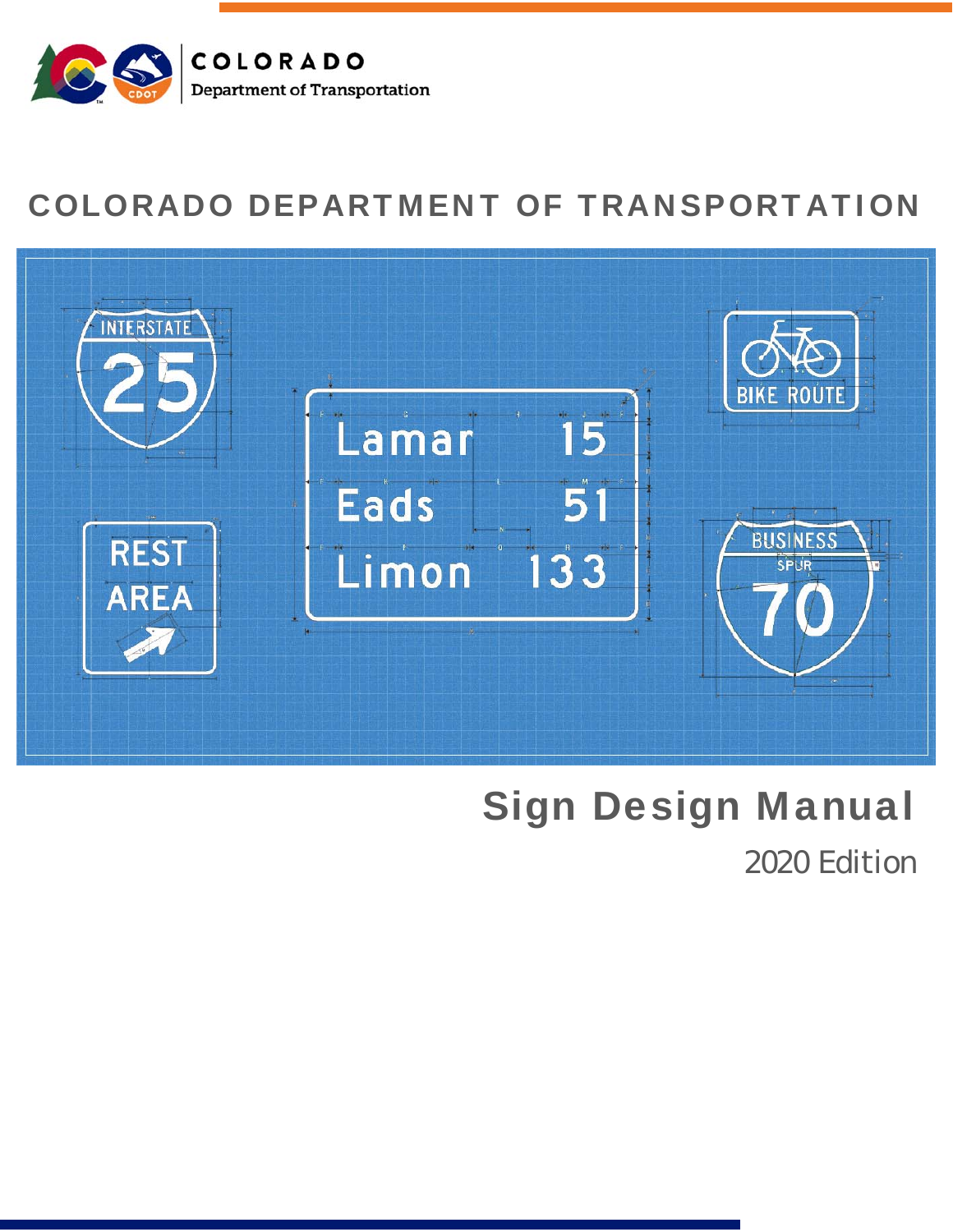### **ACKNOWLEDGEMENTS**

FHWA Manual on Uniform Traffic Control Devices (2009) Standard Highway Signs and Markings (2004) Standard Highway Signs and Markings (2012 Supplement) CDOT M&S Standards Tom DiNardo, CDOT Traffic & Safety Engineering Jacob Kershner, CDOT Traffic & Safety Engineering Anthony Vu, CDOT Traffic & Safety Engineering Ben Kiene, CDOT Region I Jimmy Biren, CDOT Region 2 Bernard Cole, CDOT Sign Shop Cory Mauracher, CDOT Sign Shop

#### **In Conjunction With**

KC Matthews, CDOT Traffic & Safety Engineering, Retired Jim Williams, CDOT Traffic & Safety Engineering, Retired Ken Nakao, CDOT Traffic & Safety Engineering, Retired San Lee, Division of Maintenance Paul Neiman, CDOT Region I Gary Shackleton, CDOT Sign Shop, Retired



Published on 8/12/2020 by HQ Traffic and Safety Engineering 2829 West Howard Place, 4<sup>th</sup> Floor Denver, CO 80204 Telephone: (303) 757-9662 Fax: (303) 757-9219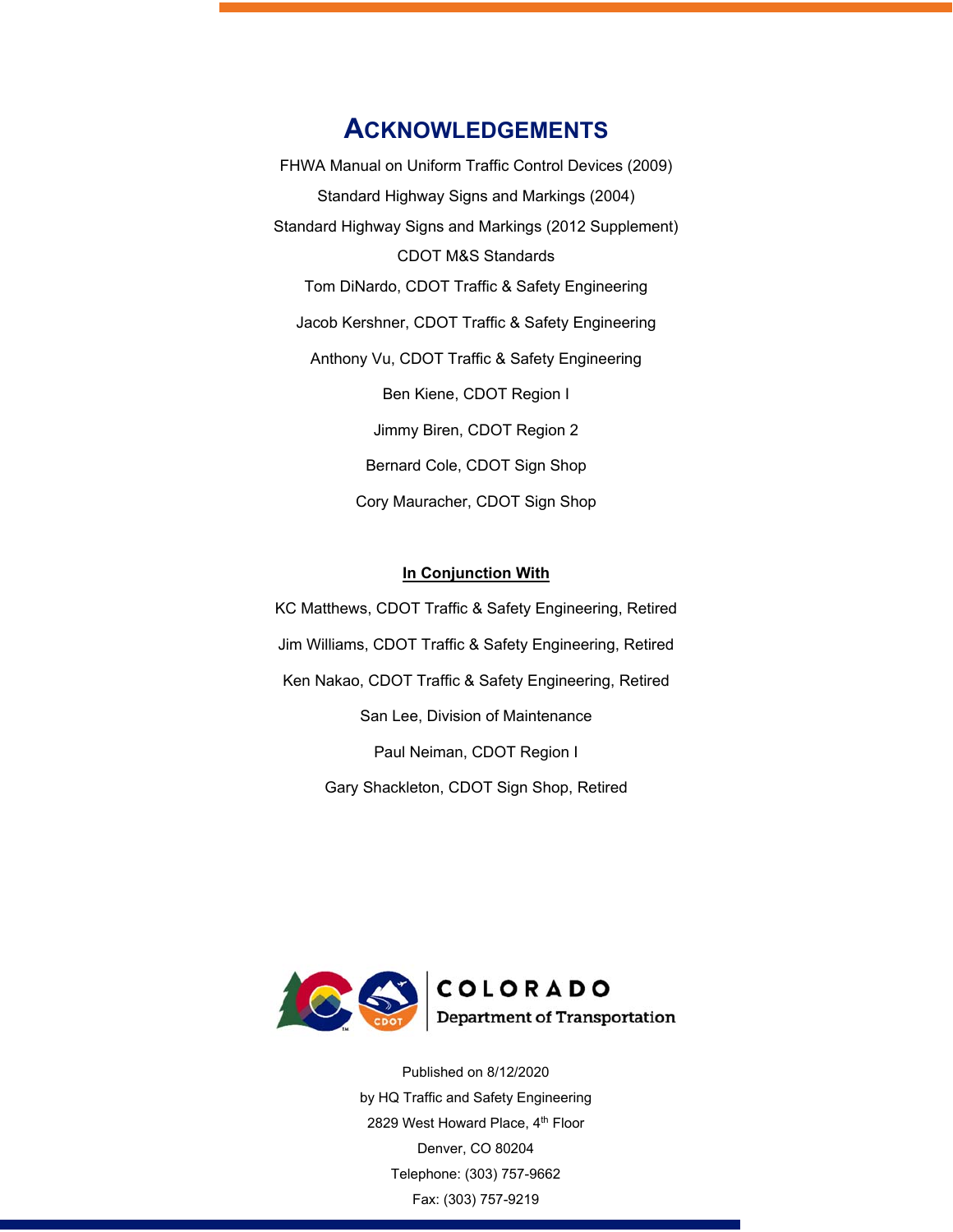### **TABLE OF CONTENTS**

| <b>INTRODUCTION</b>                                                                                                                                                                                                             |                                                 |
|---------------------------------------------------------------------------------------------------------------------------------------------------------------------------------------------------------------------------------|-------------------------------------------------|
| <b>GENERAL SIGN DESIGN GUIDELINES</b>                                                                                                                                                                                           |                                                 |
| <b>PANEL DIMENSIONS</b><br><b>BORDERS AND CORNER RADII</b><br><b>PLACEMENT OF TEXT AND OBJECTS</b><br><b>TEXT FORMATTING</b><br><b>HISTORY AND GUIDANCE ON FONT USAGE</b><br><b>SYMBOLS AND GRAPHICS</b><br><b>MULTI-PANELS</b> | $\overline{2}$<br>3<br>4<br>$\overline{4}$<br>4 |
| <b>ARROWHEADS</b>                                                                                                                                                                                                               | 4                                               |
| <b>STANDARD ARROWHEADS</b><br><b>UP ARROWS</b><br><b>DOWN ARROWS</b><br><b>ADVANCE ARROW</b><br><b>PULL-THROUGH SIGNS</b>                                                                                                       | 4<br>5<br>6<br>$\overline{7}$<br>8              |
| <b>SUBMITTAL PROTOCOLS</b>                                                                                                                                                                                                      | 9                                               |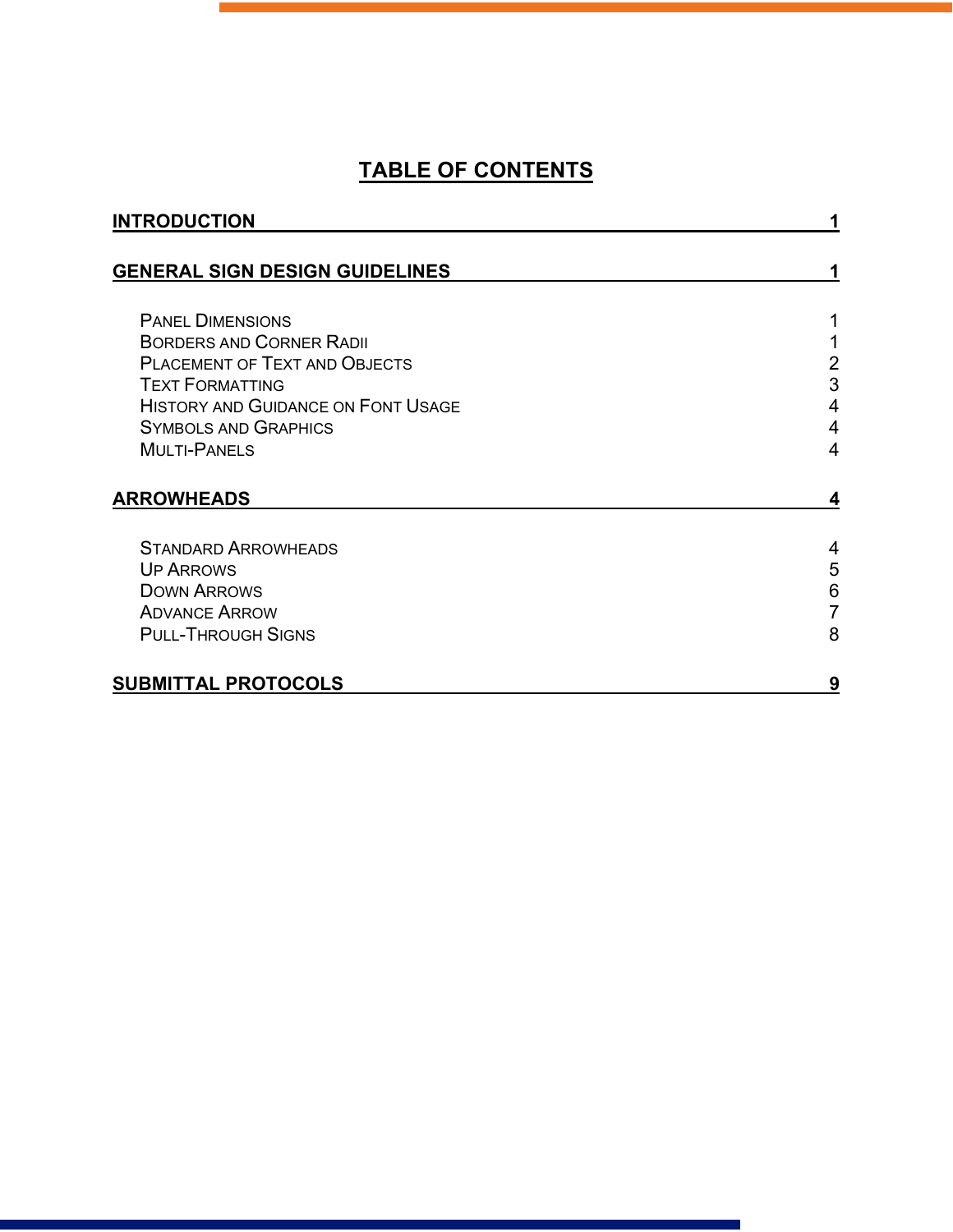### **INTRODUCTION**

There are general guidelines to follow in the design of highway signs in order to conform to basic standards. Many of these guidelines are mentioned in various sections of the *Manual on Uniform Traffic Control Devices* (MUTCD) and the *Standard Highway Signs and Markings* (SHS), while others are derived from accepted practice in sign design and layout. This manual summarizes the guidelines that the Colorado Department of Transportation (CDOT) uses to assure conformity and constructability when designing non-standard signs.

We have developed a CDOT Sign Library that contains examples of all the types of signs discussed in this manual. In general, it is our intent to include sufficient coverage in the sign library that the designer should be able to use the examples as templates for nearly any sign. Although some guide signs have been standardized, most guide signs need to be designed separately because of the different messages or legends. Designers are encouraged to submit any cases to the Traffic & Safety Engineering Branch at Headquarters where a suitable template was not found, so that the appropriate addition may be made to the library.

### **GENERAL SIGN DESIGN GUIDELINES**

#### **PANEL DIMENSIONS**

Message variability controls the overall sign panel dimensions. Whenever practical, the overall dimensions of the sign should be in increments as shown in **Table 1**:

|  |  |  | <b>Table 1: Sign Panel Increments</b> |
|--|--|--|---------------------------------------|
|--|--|--|---------------------------------------|

| Panel     | <b>Sign Panel</b> |
|-----------|-------------------|
| Dimension | Increments        |
| $<$ 48"   | ิ "               |
| 48"       | 1つ'               |

However, in certain scenarios, a variance in the sign panel dimensions may be justified. For instance, a sign mounted over a roadway lane to which the sign applies may have to be limited in width, to the roadway lane width. In some cases, vertical clearances may limit the vertical dimension of the sign. On the other hand, a larger than nominal sign may be desirable where greater legibility or emphases is needed.

#### **BORDERS AND CORNER RADII**

The corners of all sign borders shall be rounded. The corners for signs where the smaller dimension size, width or height, is less than or equal to 48 inches shall be trimmed. With few exceptions, the MUTCD requires all signs to have a border of the same color as the legend. A dark border should be set in from the edge (indent), while a white border should extend to the edge of the panel.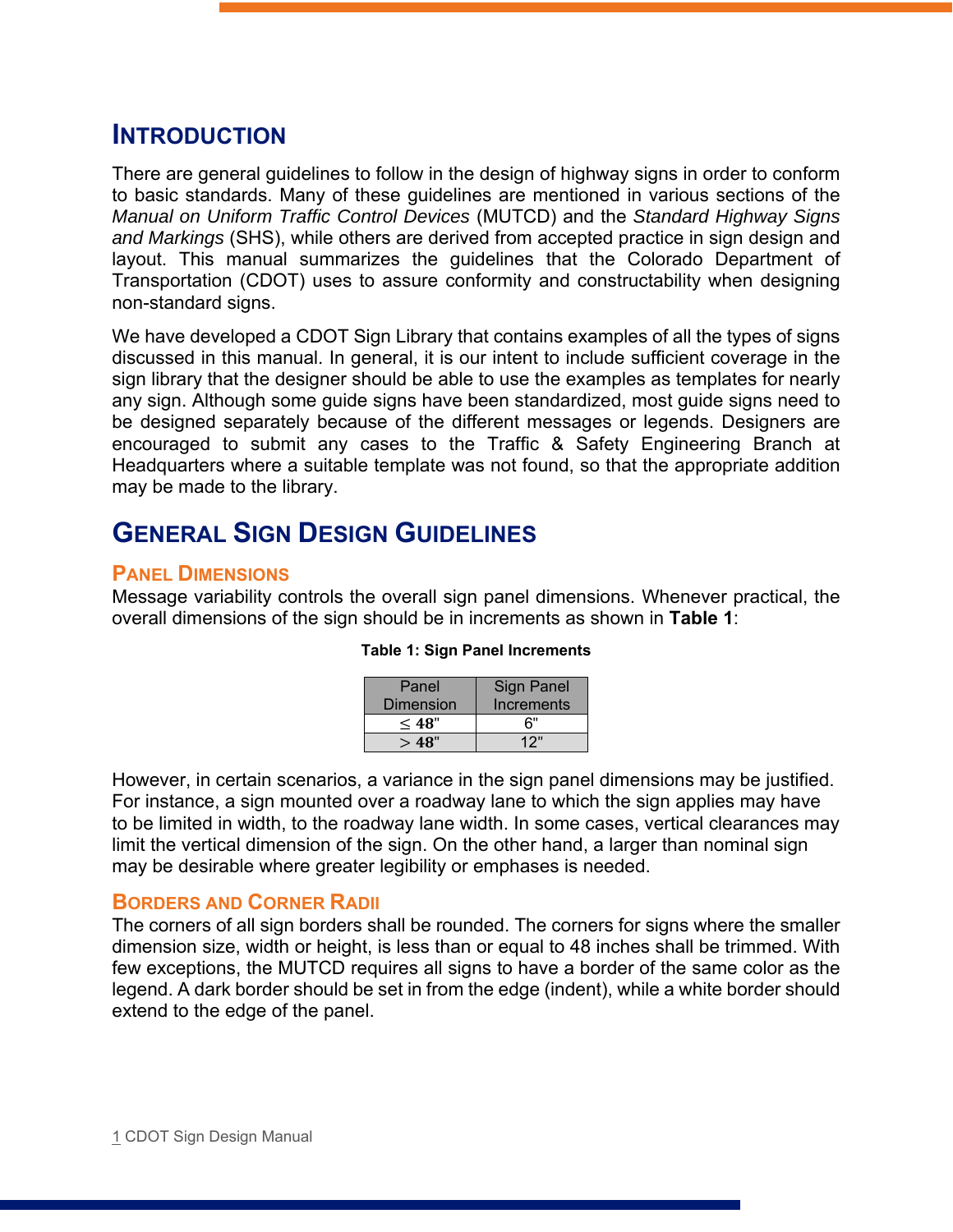The following guidelines shown in **Diagram1** and **Table 2** may be used to determine border widths, corner radii, and indent specifications:



**Diagram 1: Border Widths, Corner Radii and Indent Specifications**

| <b>Minimum</b>             | <b>Dimensions</b>              | 12"   | 18"   | 24"   | 30"   | 36"   | 42"   | 48"   | 60"   | 72"   | 84"   | >96"  |
|----------------------------|--------------------------------|-------|-------|-------|-------|-------|-------|-------|-------|-------|-------|-------|
| Yes<br><b>Trim Corners</b> |                                |       |       |       |       |       |       |       | No    |       |       |       |
|                            | Width                          | 0.375 | 0.625 | 0.625 | 0.750 | 0.875 | 0.875 | 1.250 | 1.250 | 1.500 | 1.500 | 2.000 |
| With Indent                | Corner<br><b>Radius</b>        | 1.500 | .500  | 1.500 | 2.000 | 2.000 | 2.000 | 3.000 | 6.000 | 9.000 | 9.000 | 12.00 |
|                            | Indent                         | 0.375 | 0.375 | 0.375 | 0.500 | 0.625 | 0.625 | 0.750 | 0.750 | 0.750 | 0.750 | 0.750 |
| Without<br>Indent          | Width                          | 0.500 | 0.500 | 0.625 | 0.875 | 1.000 | 1.000 | 1.250 | 1.250 | 1.500 | 1.500 | 2.000 |
|                            | <b>Corner</b><br><b>Radius</b> | 1.500 | 1.500 | 1.500 | 2.000 | 2.000 | 2.000 | 3.000 | 6.000 | 9.000 | 9.000 | 12.00 |

**Table 2: Border Widths, Corner Radii and Indent Specifications** 

### **PLACEMENT OF TEXT AND OBJECTS**

#### **Alignment**

Guide sign text must be centered horizontally and vertically on the sign panel to achieve a good appearance. Where arrows, route markers or other objects are closer to the sign border than text, the virtual box that contains all of the sign objects should be centered. In other words, the smallest distance from any object on the sign panel from the left edge of the sign should equal the smallest distance from any object to the right edge, and similarly for the top and bottom edges.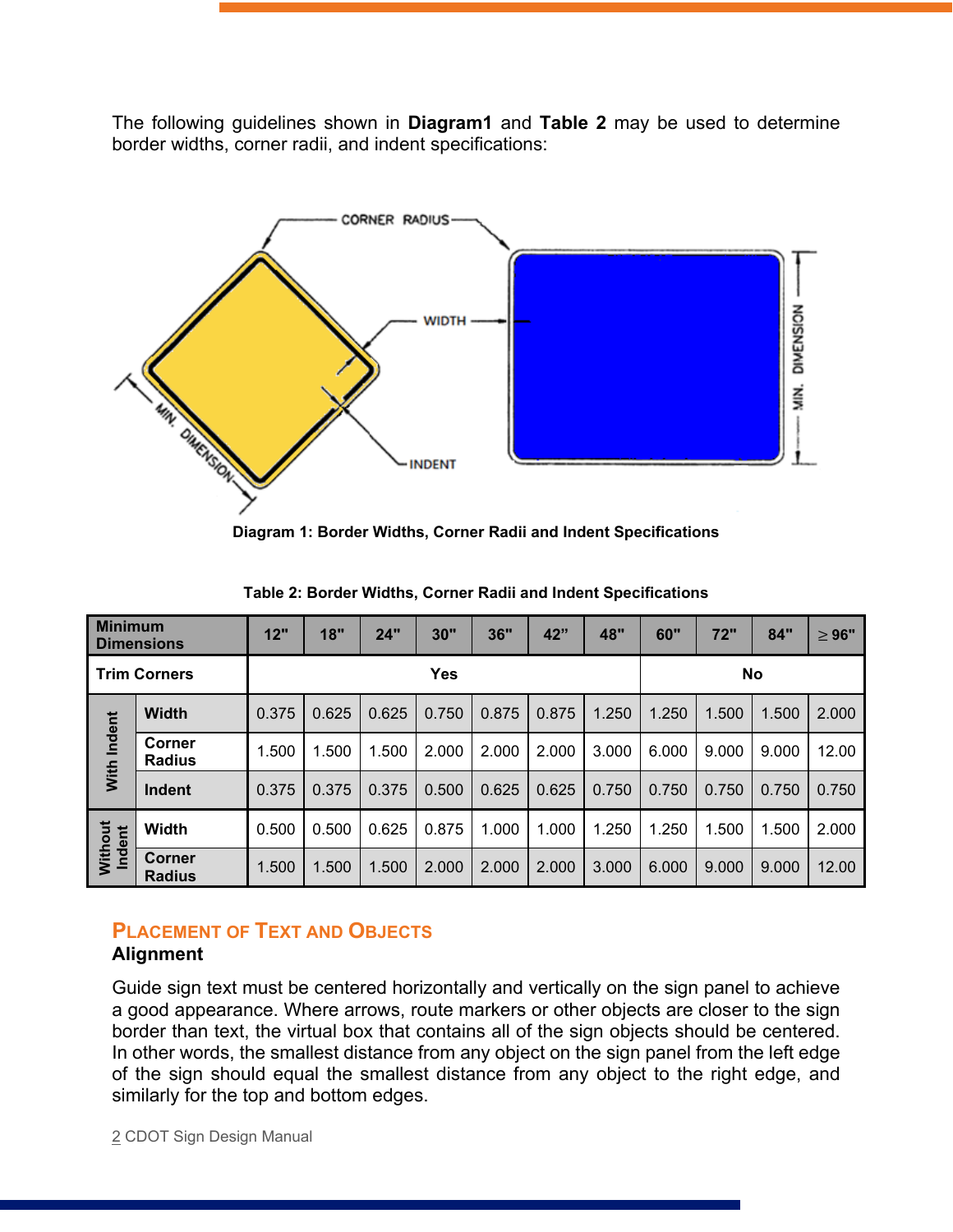#### **Spacing**

The spacing distances guidelines are as follows:

#### **1. Interline Spacing**

a) The spacing between lines should be, at minimum, approximately  $\frac{3}{4}$  the average uppercase letter heights of the adjacent lines.

#### **2. Spacing to Edges**

- a) The spacing to the top and bottom borders should be approximately equal to the average of the letter height of the adjacent line of letters.
- b) The lateral spacing to the vertical borders should be the same as the height of the largest letter.

#### **3. Spacing Between Objects**

- a) Spacing between words, words and arrows, a letter and an arrow, or a word and a number in a line copy should be approximately one (1) to one and one-half (1.5) times the uppercase letter height used in that line of copy.
- b) Spacing between a shield and the cardinal direction should be approximately  $\frac{3}{4}$ the average height of the uppercase letters in the adjacent lines of letters.

#### **TEXT FORMATTING**

All word messages shall use standard wording, letters and fonts as shown in the MUTCD and in the SHS. The font on guide signs should generally be "E" for words that are all upper case letters and "E- Mod" for upper and lower case letters. Tables 2E-2 through 2E-5 of the MUTCD provide detailed guidance for sizes of letters, numerals and other objects on guide signs. The minimum sizes specified should be exceeded where conditions indicate a need for greater legibility.

All names of places, streets and highways on freeway and expressway guide signs shall use lower-case letters with initial upper-case letters. All other sign lettering shall be in upper-case letters, unless otherwise provided in the MUTCD for a particular sign or type of message. See Section 2E.14 of the MUTCD for more details

Word messages should be as brief as possible and the lettering should be large enough to provide the necessary legibility distance. A minimum specific ratio of one (1)-inch of letter height per 30 feet of legibility distance should be used.

Kerning is used to modify the letter spacing. This could reduce the legibility of the sign, but may be justified when the required text cannot be made to fit on the maximum allowable panel size by any other layout modifications. If kerning must be applied, it should only be applied to the text that needs to be modified. The degree of kerning should be within the range of 75% to 125%. Use of kerning is considered to be a design variance and must be documented in the project file.

Note: In order to use the 2000 series Standard Alphabets (2K Font) in SignCAD, the US 2009 standard file type has to be chosen. There are issues with the text string collapsing when a sign is imported into the wrong standard (such as the Colorado Department of Transportation Standard).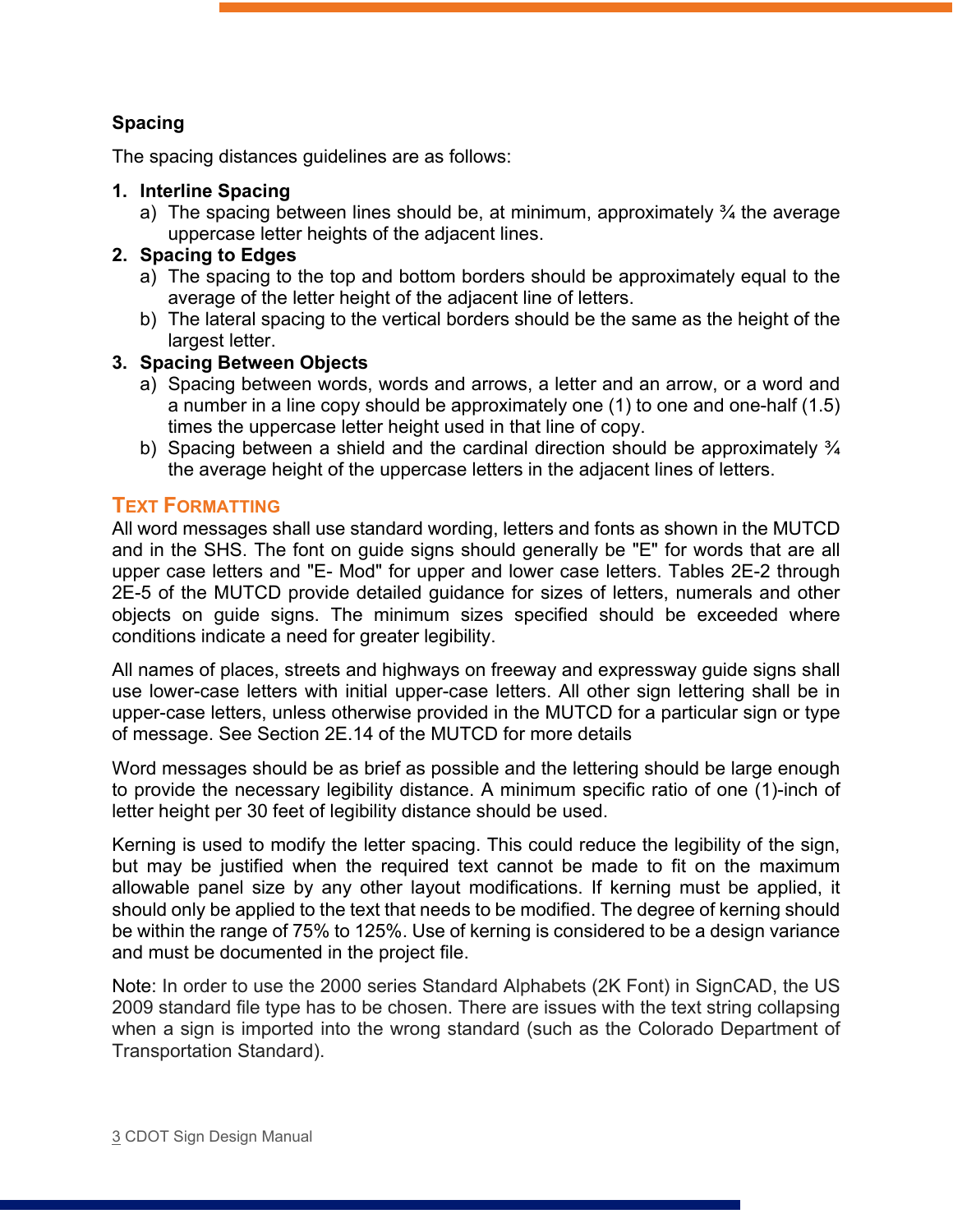#### **HISTORY AND GUIDANCE ON FONT USAGE**

CDOT has adopted the 1977 Federal font standard as well as the 2000 Series Federal font. Previously, Colorado has employed special Colorado Modified fonts that used wider letter strokes. Other non-standard font styles have previously been used by Colorado for reasons of practicality. The designer should not be confused by any remnant documentation that might reference these obsolete styles.

#### **SYMBOLS AND GRAPHICS**

In general, you should use a high resolution clean vector file for placing graphics into sign layouts. Acceptable formats include: JPG, DWG and DXF. In rare cases you may need to create a special graphic. To create a special graphic, contact the Traffic & Safety Engineering Branch.

#### **MULTI-PANELS**

When designing multiple overhead sign panels that will be adjacent to each other, always make sure they are of equal height. In addition, align like objects vertically on each sign whenever possible.

### **ARROWHEADS**

The "Standard Arrowhead" is for all types of signs, with few exceptions, including guide signs. The "Up" and "Down" arrows are to be used for guide signs and recommended applications, as stated in Section 2D.08 of the MUTCD. The minimum spacing from an arrow to the sign border should be four (4) inches. For examples of signs using arrows, go to the CDOT Sign Library web page. The usage for arrowheads are summarized in **Table 3**.

| <b>Arrow Type</b>  | <b>Usage</b>                                                                                     |
|--------------------|--------------------------------------------------------------------------------------------------|
| Standard Arrowhead | All Signs, excluding guide signs and any interstate signs.                                       |
| Up Arrowhead       | Primarily on Exit Signs, Directional Signs and Gore Signs.                                       |
| Down Arrowhead     | Lane designation ONLY.                                                                           |
| Advance Arrowhead  | Conventional road guide signs placed in advance of an intersection where a<br>turn must be made. |

| Table 3: Border Widths, Corner Radii and Indent Specifications |  |  |
|----------------------------------------------------------------|--|--|
|----------------------------------------------------------------|--|--|

#### **STANDARD ARROWHEADS**

"Standard arrowheads" conform to the dimensions specified on page 6-2 of the SHS. They are used primarily on approach road signs on lower speed roadways and should never be used on overhead signs or any Interstate guide signs. The sizing chart in the SHS book lists 27 arrow sizes. SignCAD has most of those sizes programmed in for selection. However, most of the standard sizes do not result in nice, even total arrowhead widths. Therefore, they will be hard to exactly match up with sign font sizes when placing horizontal arrows on signs. For most arrows, the arrow size should be selected so the head width equals the height of the largest letter on the sign. In cases where there is only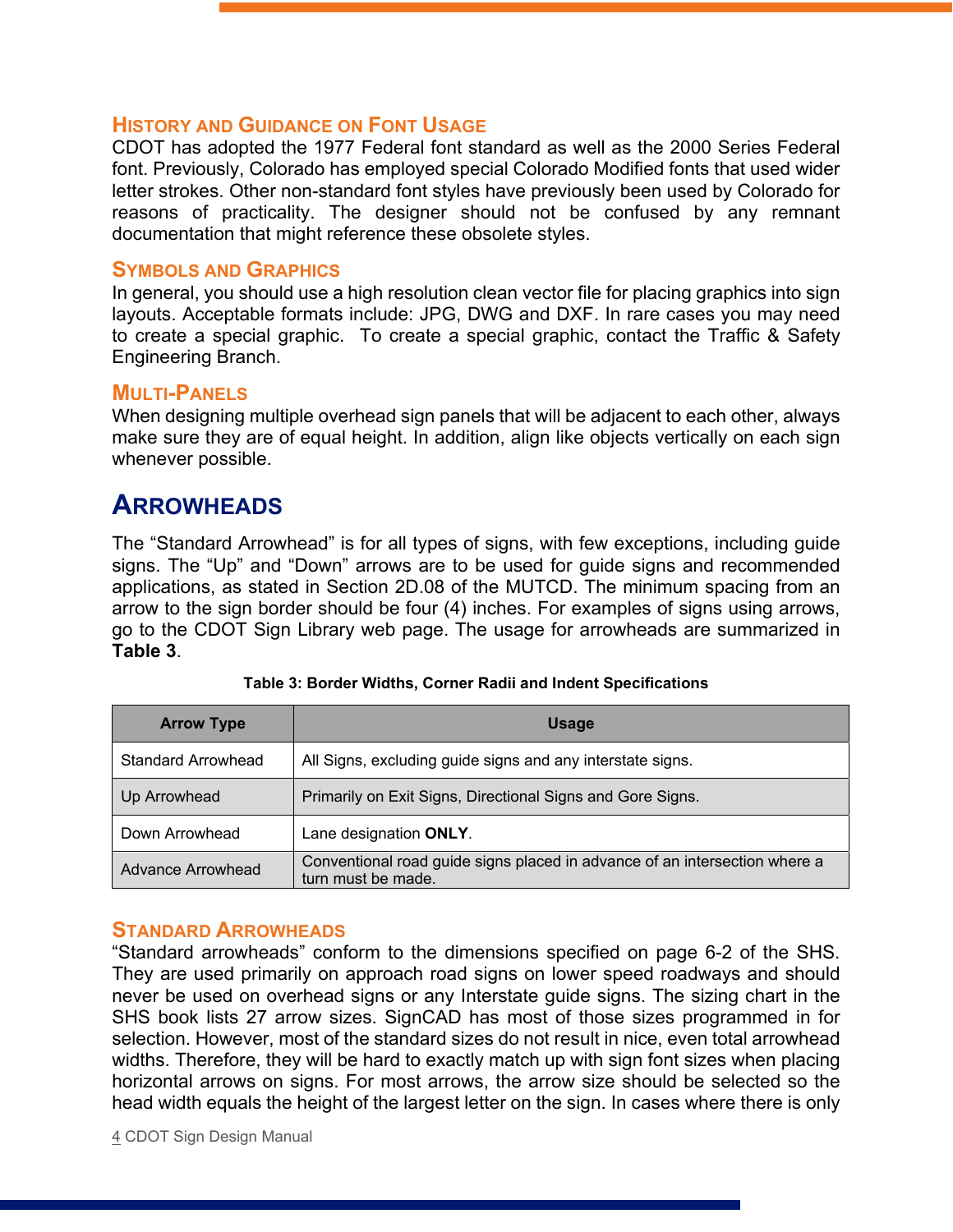one arrow on the sign and that arrow is vertical or at an angle, a larger arrowhead size can be used.

Below is **Diagram 2** of the Standard Arrow detail as well as the arrowhead parameters values that can be entered into SignCAD using "Custom" for the size, to obtain arrows of widths that will match common letter sizes. In addition to the arrowhead size, the designer will need to specify a length for these arrows.



**Diagram 2: Standard Arrow** 

| Head<br>Width (A) | <b>Head</b><br>Length<br>(B) | <b>Radius</b><br>(C) | <b>Draft</b><br>(D) | <b>Shaft</b><br>(E) | Length (F) |
|-------------------|------------------------------|----------------------|---------------------|---------------------|------------|
| 4"                | 3.063"                       | 0.313"               | 0.250"              | 1.500"              | 6" or 12"  |
| 6"                | 4.500"                       | 0.438"               | 0.375"              | 2.250"              | 9" or 18"  |
| 8"                | 6.125"                       | 0.563"               | 0.438"              | 3.000"              | 12" or 24" |
| 10"               | 7.625"                       | 0.750"               | 0.563"              | 3.750"              | 16" or 32" |

#### **UP ARROWS**

The "Up Arrow" with a 60° angle is used primarily on Exit Signs, Directional Signs and Gore Signs. Visually the "Up Arrow" design differs from the "Standard Arrow" design in that:

- The Up Arrow has a tapered shaft vs. a straight shaft on the Standard Arrow
- The Up Arrow has a round tip vs. a pointed tip on the Standard Arrow

There are three standard arrowhead sizes for this type of arrow, corresponding to the font size of the text to which the arrow pertains (8-inch, 10 - 13.3-inch and 16-inch), each with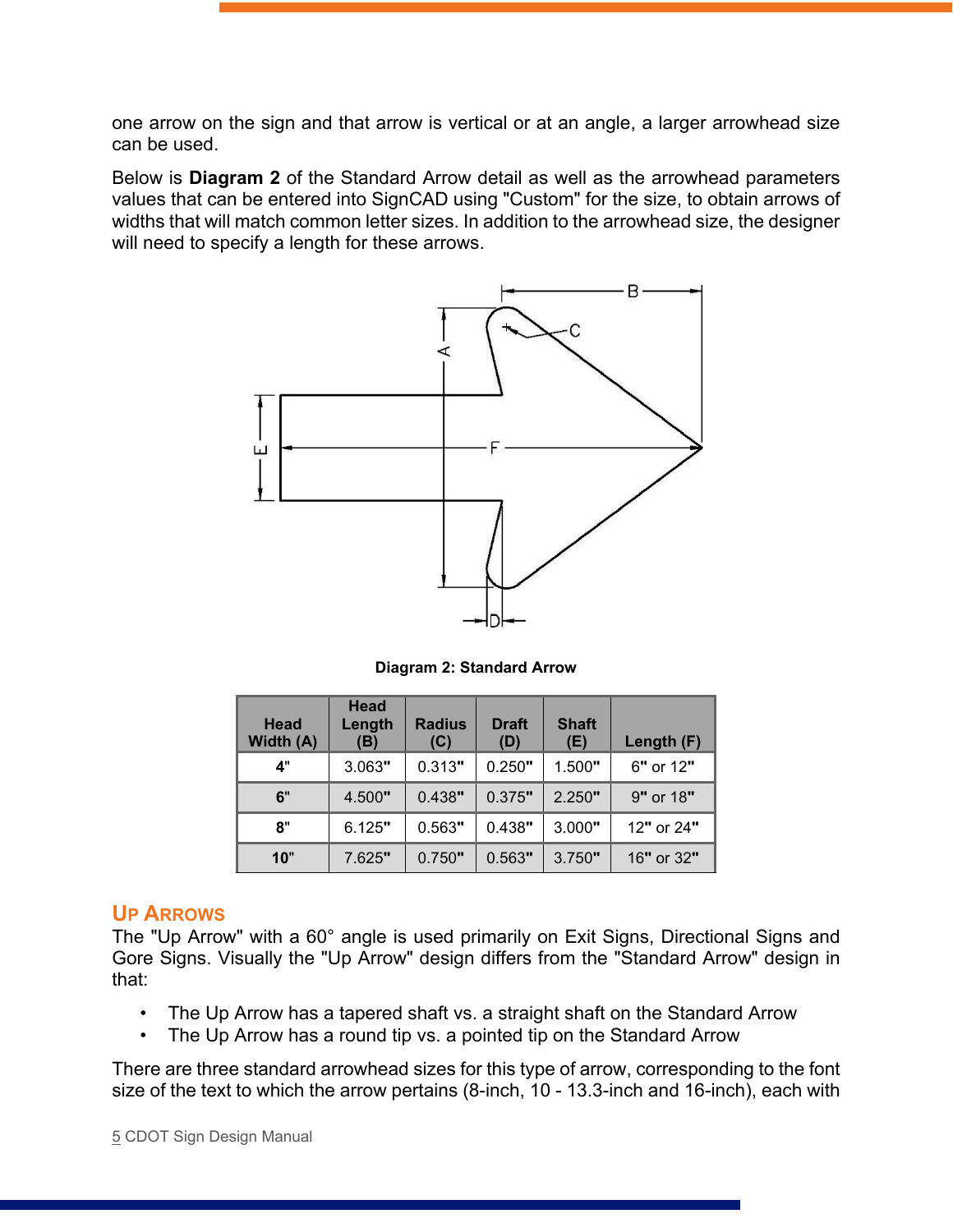two shaft length options. The designer should select from these standard arrows, using the largest font size on the sign as the determining factor. **Diagram 3** below summarizes the geometries of the Up Arrow. For most applications, use either the 18.25-inch arrow with the shorter 20-inch shaft length, or a 22.25-inch arrow with the longer 35-inch shaft length.



**Diagram 3: Up Arrow** 

| Letter<br><b>Size</b> | <b>Head</b><br>Width (A) | Head<br>Length<br>(B) | <b>Radius</b><br>(C) | <b>Draft</b><br>(D) | <b>Shaft</b><br>at Head<br>(E) | <b>Shaft</b><br>at End<br>Œ | Length<br>(G) |
|-----------------------|--------------------------|-----------------------|----------------------|---------------------|--------------------------------|-----------------------------|---------------|
| 8"                    | 15.125"                  | 11.563"               | 0.813"               | 1.113"              | 3.750"                         | 4.3125" or<br>4.98"         | 17" or 25"    |
| $10 -$<br>13.33"      | 18.250"                  | 14.000"               | 0.750"               | 1.500"              | 4.500"                         | 5.1250" or<br>5.96"         | 20" or 30"    |
| 16"                   | 22.250"                  | 17.000"               | 1.000"               | 1.750"              | 5.375"                         | $6.1875"$ or<br>7.00"       | 25" or 35"    |

#### **DOWN ARROWS**

The "Down Arrow" is used only for exit lane designation. This arrow will nearly always be of the standard size 22-inch height shown in the SHS and preprogrammed into SignCAD. In special cases, such as on off-ramps or on lower speed facilities, a smaller arrow might be needed. In this case, a 16.5-inch height is used. **Diagram 4** below summarizes the geometries of the Down Arrow.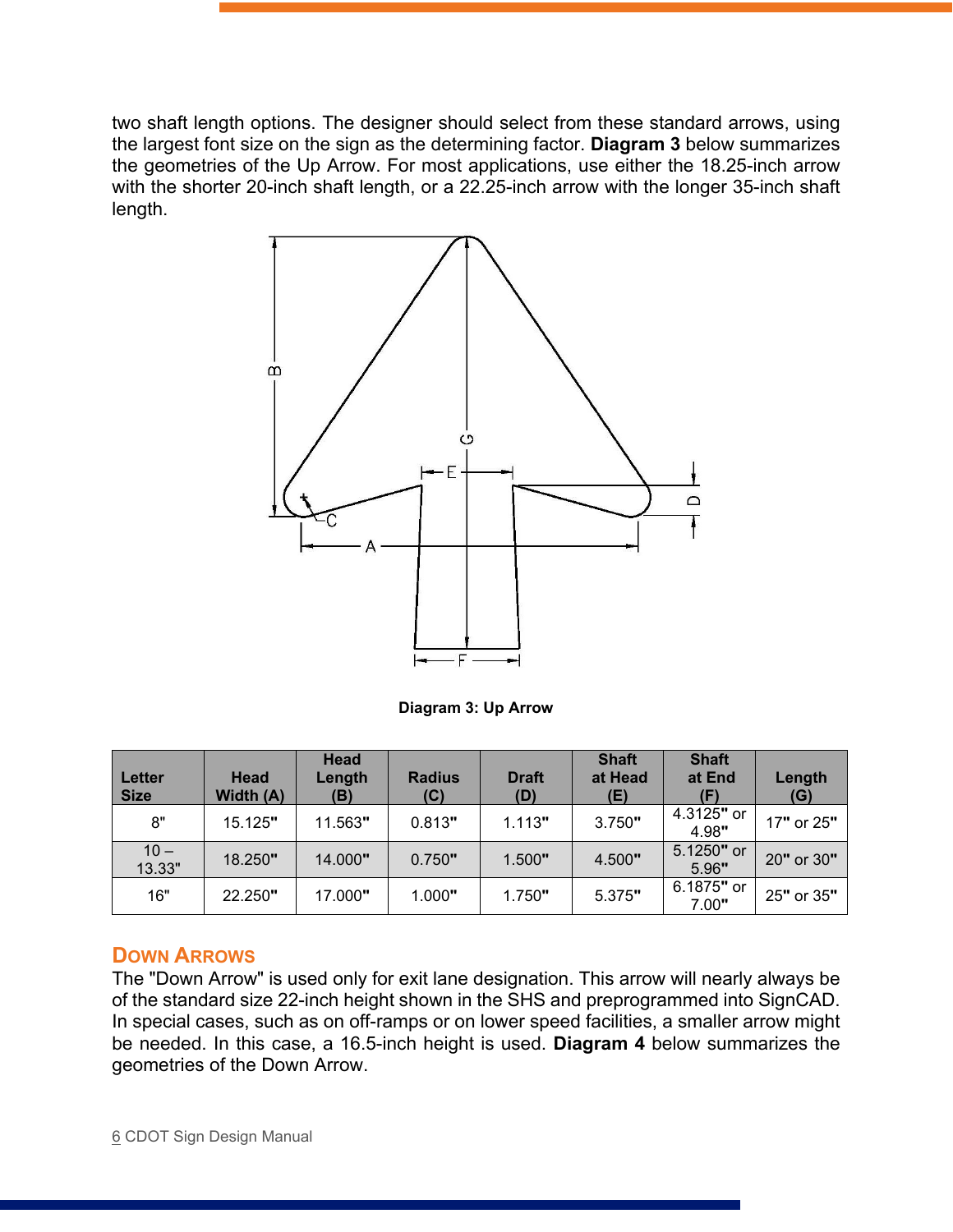

**Diagram 4: Down Arrow** 

| <b>Head</b><br>Width (A) | <b>Head</b><br>Length<br>(B) | <b>Radius</b><br>(C) | <b>Draft</b><br>(D) | <b>Shaft</b><br>(E) | Length (F) |
|--------------------------|------------------------------|----------------------|---------------------|---------------------|------------|
| 24"                      | 12.00"                       | 0.75"                | 2.00"               | 5.00"               | 16.50"     |
| 32"                      | 16.00"                       | 1.00"                | 3.00"               | 6.50"               | 22.00"     |

Note: Down Arrows should always be positioned so they are directly over the center of the lane. Therefore, their spacing should equal the lane width, which would typically be 12 Feet (144 Inches), but may be less on off-ramps or lower speed facilities.

Historical Note: Colorado formerly listed the two Down Arrow sizes in the Colorado Supplement to SHS, using the terminology ''Type C" arrows, along with size specific designations, e.g. AR-Cl and AR-C2. The more standard terminology and sizing described above has been adopted in its place

#### **ADVANCE ARROW**

The "Advance Turn Arrow" should be used on conventional road guide signs placed in advance of an intersection where a turn must be made to reach a posted destination or group of destinations. Use of the Advance Turn Arrow may be used beneath the legend of an overhead guide sign to indicate the fact that a turn must be made from a mandatory movement lane over which the sign is placed to reach the destination or destinations displayed on the sign. Below is **Diagram 5** of the advance turn arrow detail as well as the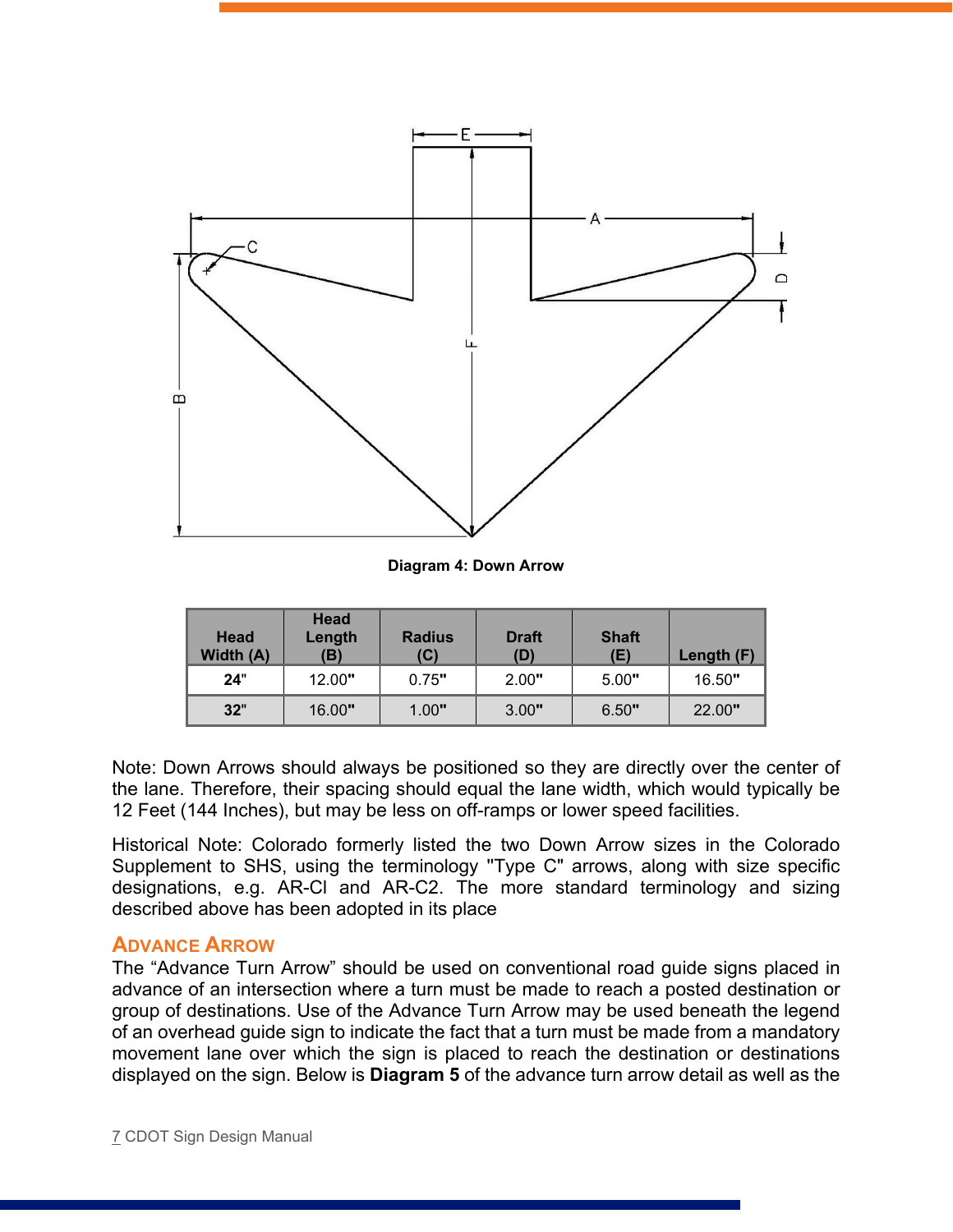arrowhead parameters values that can be entered into SignCAD using "Custom" for the size, to obtain arrows of widths that will match common letter sizes.



**Diagram 5: Advance Turn Arrow** 

| <b>Head</b><br><b>Width</b><br>(A) | <b>Head</b><br>Length<br>(B) | <b>Head</b><br><b>Radius</b><br>(C) | Head<br><b>Draft</b><br>(D) | <b>Shaft</b><br>(E) | <b>Shaft at</b><br><b>Bend</b><br>(F) | <b>Shaft at</b><br><b>Base</b><br>(G) | <b>Overall</b><br><b>Width</b><br>(H) | <b>Overall</b><br><b>Height</b><br>(I) | <b>Inner</b><br><b>Bend</b><br><b>Radius</b><br>$(\mathsf{J})$ | Outer<br><b>Bend</b><br><b>Radius</b><br>(K) |
|------------------------------------|------------------------------|-------------------------------------|-----------------------------|---------------------|---------------------------------------|---------------------------------------|---------------------------------------|----------------------------------------|----------------------------------------------------------------|----------------------------------------------|
| 6"                                 | 4.500"                       | 0.4375"                             | 0.375"                      | 2.25"               | 2.25"                                 | 2.25"                                 | 9.00"                                 | 7.50"                                  | 0.375"                                                         | 0.625"                                       |
| 8"                                 | 6.000"                       | 0.5000"                             | 0.500"                      | 3.00"               | 3.00"                                 | 3.00"                                 | 12.00"                                | 10.00"                                 | 0.500"                                                         | 0.675"                                       |
| 10"                                | .500"                        | 0.6250"                             | 0.625"                      | 4.00"               | 4.00"                                 | 4.00"                                 | 15.00"                                | 12.00"                                 | 0.625"                                                         | 0.875"                                       |
| 13.33"                             | 11.125"                      | 1.0000"                             | 1.015"                      | 5.00"               | 5.00"                                 | 5.00"                                 | 20.00"                                | 16.00"                                 | 0.500"                                                         | 1.000"                                       |

#### **PULL-THROUGH SIGNS**

Pull-Through signs should be used where the geometrics of a given interchange are such that it is not clear to the road user as to which is the through roadway, or where additional route guidance is desired. Pull-Through signs with down arrows should be used where the alignment of the through lanes is curved and the exit direction is straight ahead, where the number of through lanes is not readily evident, and at multi-lane exits where there is a reduction in the number of through lanes.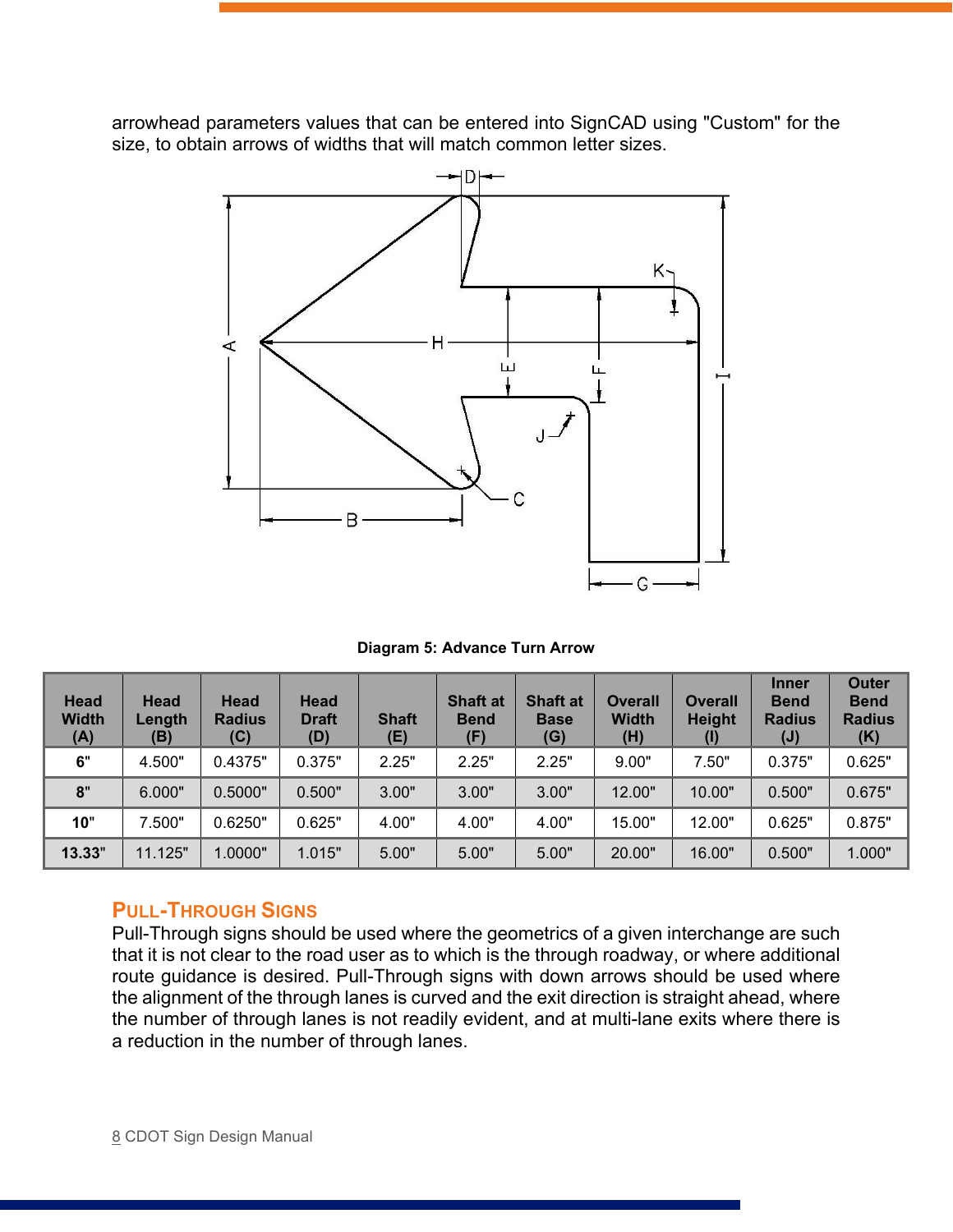The text and arrows should be centered vertically within the yellow area. The words should be centered between the arrow and the edge of the panel for the single arrow design.



For the double arrow design, the words shall be centered between the two arrows. The arrows shall be positioned approximately over the center of each lane and shall point vertically downward toward the approximate center of that lane.



### **SUBMITTAL PROTOCOLS**

To order a sign, a traffic sign order form needs to be completed. Form CDOT 0547 can be found at https://www.codot.gov/library/forms/cdot0547.pdf/view.

If results, analysis, studies from CDOT's Sign Design Manual are used and included in official documents for a CDOT project in the project development process, the Project Engineer and Resident Engineer shall follow the requirements of PD 21.1 and PD 508.1 for records retention and sealing. While CDOT Form 0547 is currently accepted in paper format, CDOT prefers that the form be submitted in PDF format and provided via email to the Sign Shop manager.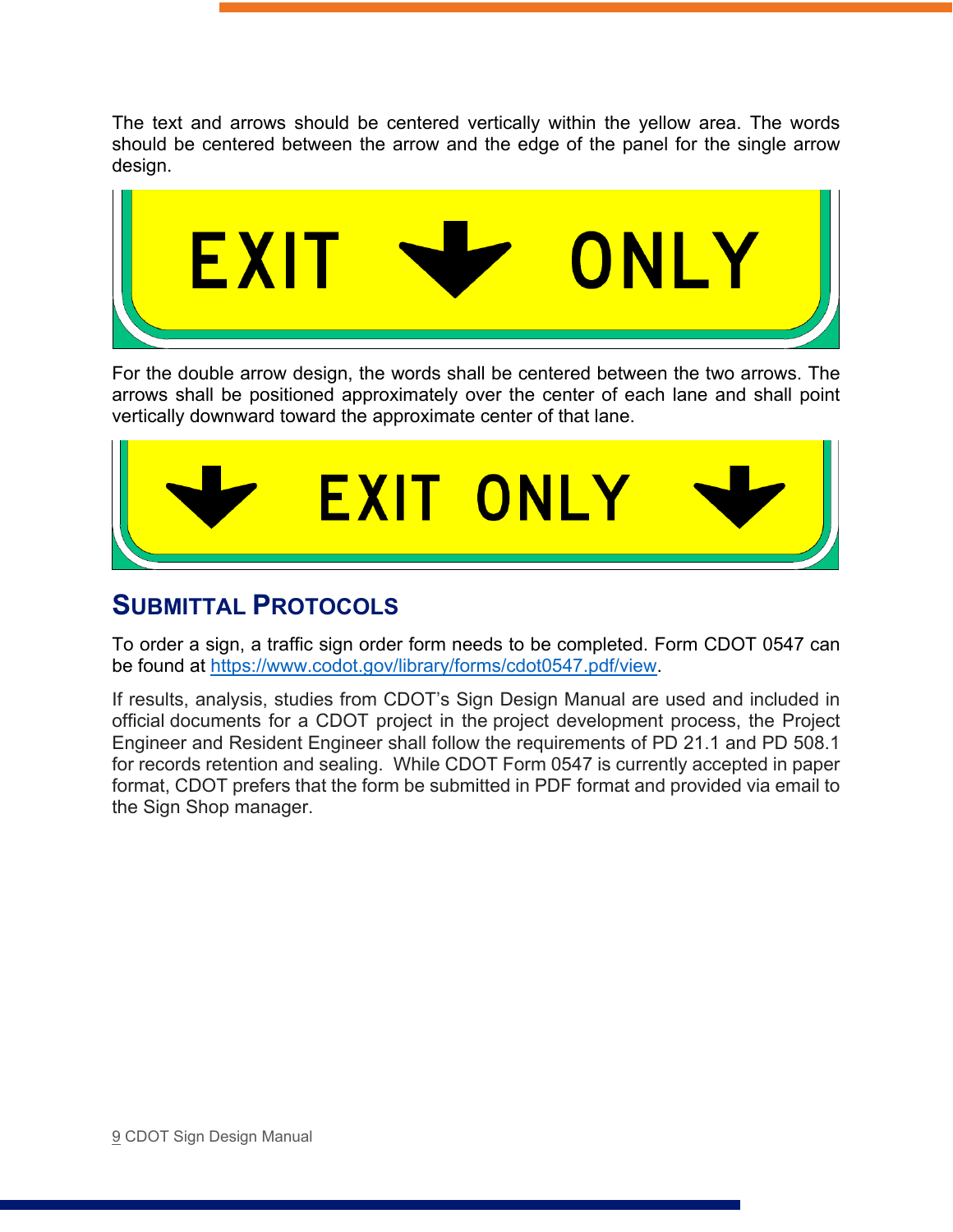**This page was left blank intentionally.** 

10 CDOT Sign Design Manual